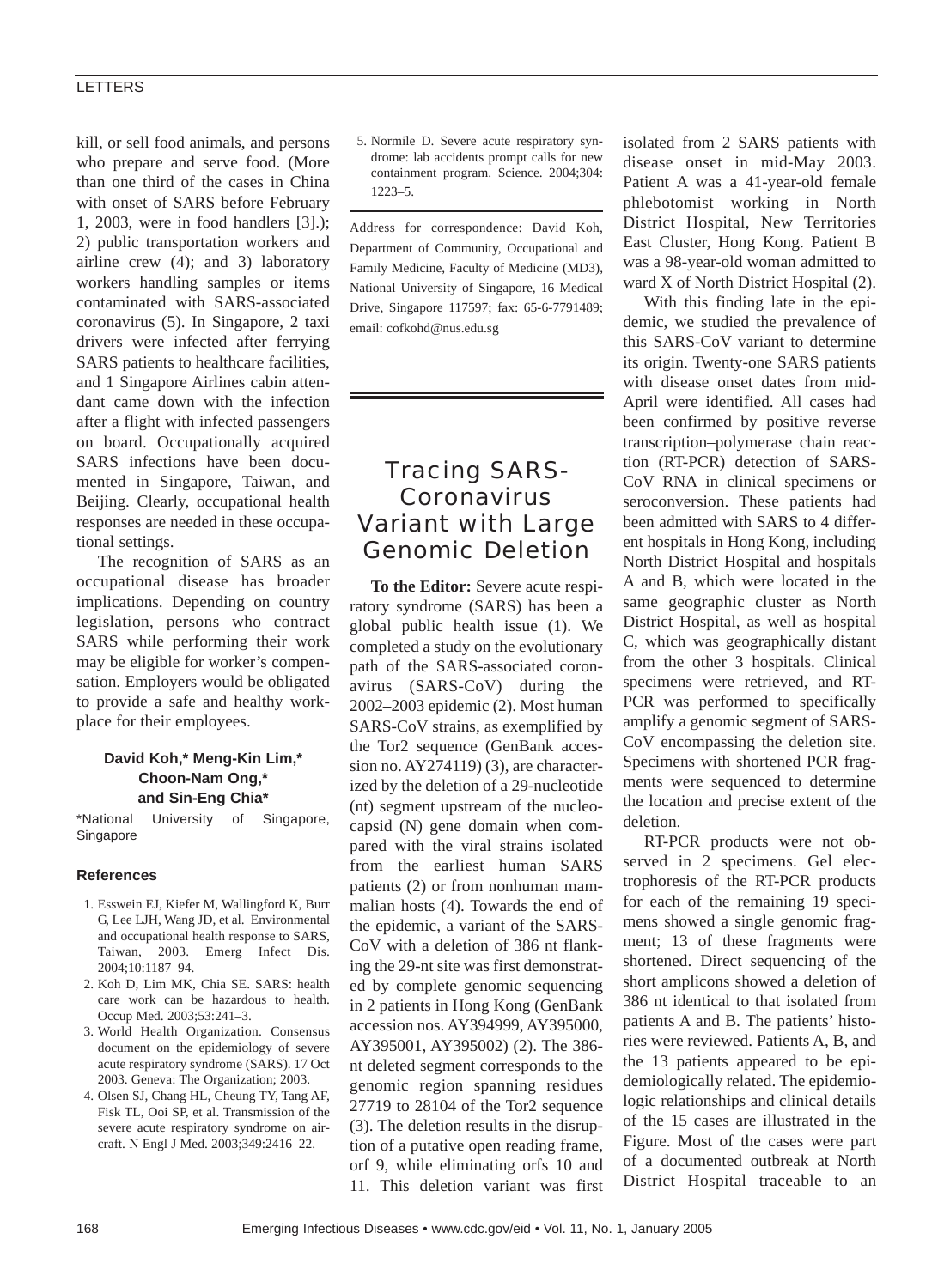

Figure. Schematic illustration of the epidemiologic relationships between patients with the severe acute respiratory syndrome-associated coronavirus (SARS-CoV) variant with the 386-nt deletion. Patients are grouped according to the most probable site where SARS infection was acquired. Blocked arrows indicate the potential epidemiologic relationships between subgroups of patients. Patients who are suspected of being an epidemiologic link between particular subgroups are indicated by their association with the respective blocked arrows. For each patient, "F" denotes female, and "M" denotes male, and age is specified. The date of admission, followed by admission site in parentheses, and the initial complaint are indicated next. Additional noteworthy clinical information and the subsequent outcome of each case are indicated. \*Patients with a history of chronic illness. †The viral genotype was not characterized in patient L due to the lack of clinical specimens positive for SARS-CoV by reverse transcription–polymerase chain reaction. CVA, cerebrovascular accident; HCW, healthcare worker; *E. coli*, *Escherichia coli*.

85-year-old woman, L, in whom SARS was not initially suspected but was subsequently confirmed by seroconversion. Patient L had been admitted to ward Y of North District Hospital; subsequently SARS developed in 7 fellow inpatients (patients 3, 4, 5, 6, 8, D, and E) and 2 healthcare workers (patients 7 and A) (Figure). Patient A had been working in both wards X and Y, and patient D was transferred from ward Y to X before symptom onset. Soon afterwards, SARS developed in 2 other inpatients (patients B and 11) in ward X (Figure). Patient E was transferred from ward Y to Z, where symptoms later developed in another inpatient (patient 2) (Figure).

Patients 1, 9, and 10 had not been admitted to North District Hospital but were admitted directly to hospital A. Patients 9 and 10 were household contacts of patient 8 (Figure). Patient 1 had no documented contact with other SARS patients, but coincidentally, patients 1 and L resided in the same estate, T, where a cluster of SARS cases had been documented by the local government (5). The deletion variant was absent in 6 of the studied cases. These case-patients had no identifiable relationship with the cohort of patients illustrated in the Figure and did not reside in the same geographic region as patients L and 1. Three of the patients were admitted to and treated in hospital C. None of the 6 patients had been admitted to North District Hospital.

Therefore, we have isolated a SARS-CoV variant with the largest genomic deletion reported to date in a total of 15 SARS patients, 14 females and 1 male, with ages ranging from 26 to 98 years (median 73 years) (Figure). Nine (60%) of the 15 patients, 8 of whom were known chronic disease patients, died (Figure). This mortality rate is consistent with previous observations where the death rate in patients >65 years generally exceeded 50% (1). Despite the disruption of several putative orfs, as evident from this study, this SARS-CoV variant remained effective in propagating among persons, particularly in the healthcare setting. The predicted orfs 9, 10, and 11 of the SARS-CoV thus may not be functionally important, although further studies are required. We were able to document 3 generations of transmission and traced the first appearance of this deletion variant to mid-April 2003, possibly at Estate T. Investigation on the origin of this enigmatic variant should be continued by studying its prevalence among the earlier human SARS-CoV isolates and potential mammalian hosts.

The project team is supported by the Research Fund for the Control of Infectious Diseases from the Health, Welfare and Food Bureau of the Hong Kong SAR Government.

## **Rossa W.K. Chiu,\* Stephen S.C. Chim,\* Yu-kwan Tong,\* Kitty S.C. Fung,\* Paul K.S. Chan,\* Guo-ping Zhao,† and Y.M. Dennis Lo\***

\*The Chinese University of Hong Kong, Shatin, Hong Kong Special Administration Region; and †The Chinese National Human Genome Center at Shanghai, Shanghai, China

#### **References**

- 1. Peiris JS, Yuen KY, Osterhaus AD, Stohr K. The severe acute respiratory syndrome. N Engl J Med. 2003;349:2431–41.
- 2. The Chinese SARS Molecular Epidemiology Consortium. Molecular evolution of the SARS coronavirus during the course of the SARS epidemic in China. Science. 2004;303:1666–9.
- 3. Marra MA, Jones SJ, Astell CR, Holt RA, Brooks-Wilson A, Butterfield YS, et al. The genome sequence of the SARS-associated coronavirus. Science. 2003;300:1399–404.
- 4. Guan Y, Zheng BJ, He YQ, Liu XL, Zhuang ZX, Cheung CL, et al. Isolation and characterization of viruses related to the SARS coronavirus from animals in southern China. Science. 2003;302:276–8.